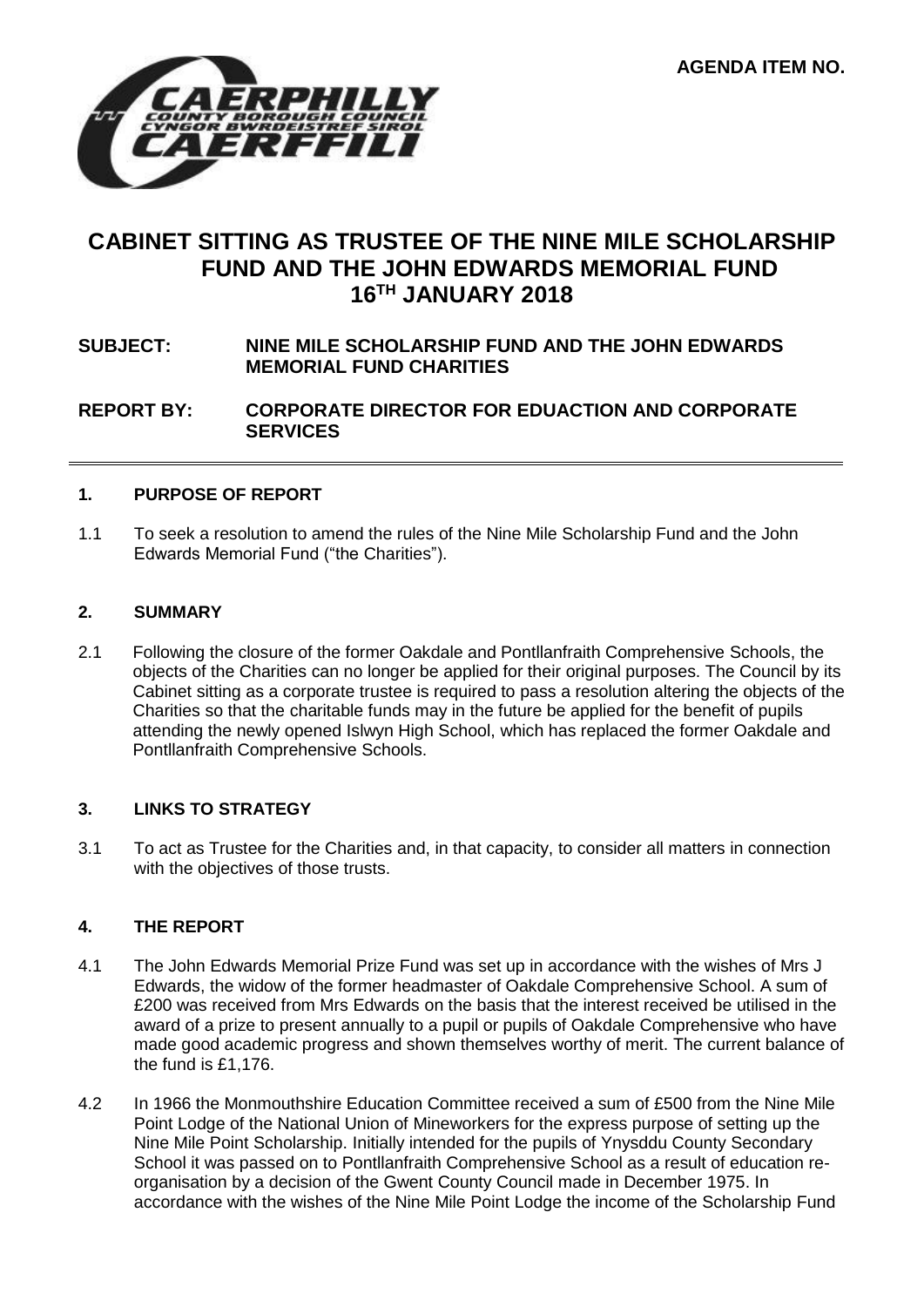was to be utilised for the purchase of books or equipment for those who proceed to further education or who enter into professional or industrial training. The current balance of the Fund is £1,279.

- 4.3 Often, due to the passage of time, charitable objects can fail because their original purpose no longer exists. The John Edwards Memorial Prize Fund and Nine Mile Point Scholarship charities presently exist for the benefit of pupils attending Oakdale and Pontllanfraith Comprehensive Schools, which were closed on 24<sup>th</sup>July 2017. It is the duty of the Council as Trustee to seek to change the governing documents of its Trusts to ensure the continuing effectiveness of those charities.
- 4.4 The objects contained in the governing documents of the Charities will therefore need to be changed to ensure the Charities can continue to operate. Where this is necessary, it is a principle of charitable law that any new charitable objects are as similar as possible to the original purposes of the Charities. Since the new Islwyn High School has been established as a replacement secondary school for those pupils who would have attended either Oakdale or Pontllanfraith schools, it is proposed that that the objects of the Charities be amended to apply to Islwyn High School.
- 4.5 How charity trustees achieve changes to their objects depends upon the nature of the change, the size and structure of the charity, the governing document of the charity or the availability of statutory powers. Both the John Edwards Memorial Prize Fund and Nine Mile Point Scholarship are unincorporated charities with incomes of less than £10,000 and do not hold within their assets any 'designated land'. The Charities' objects may therefore be changed if the governing document contains a power of amendment for such purposes. In those circumstances, charity trustees may make a resolution bringing the change to its objects, which comes into effect immediately on the passing of the resolution.
- 4.6 In the event that an unincorporated charity with income of £10,000 or less does not have power to change its purpose in its governing document, charity trustees may then reply upon the statutory power contained in Sections 275 - 280 of the Charities Act 2011. If the statutory power to amend a charity's purpose is relied upon instead, notice of the making of the resolution must be given to the Charity Commission and the resolution does not take effect until a period of 6 months has expired, unless the commission has within that period objected to the resolution.
- 4.7 Following an examination of the Charities' governing documents it would seem that both Charities have wide powers to alter their rules to update the charitable purposes without reliance upon the statutory powers contained in the Charities Act 2011. When making any change to the Charities' Rules, the Trustees must consider whether the original donors' intentions for the charity will be met.

## **5. WELL-BEING OF FUTURE GENERATIONS**

5.1 The Council is a corporate Trustee for the Charities and any decision arising from this report is made in its capacity as a Trustee not as a local authority. Charity Trustees must act in the best interests of the charity in meeting its charitable objectives.

## **6. EQUALITIES IMPLICATIONS**

6.1 There are no equalities implications arising from this report.

#### **7. FINANCIAL IMPLICATIONS**

7.1 Without making a formal resolution to amend the Charities' objects, the Council will be unable to award future funds in accordance with the original donors' wishes.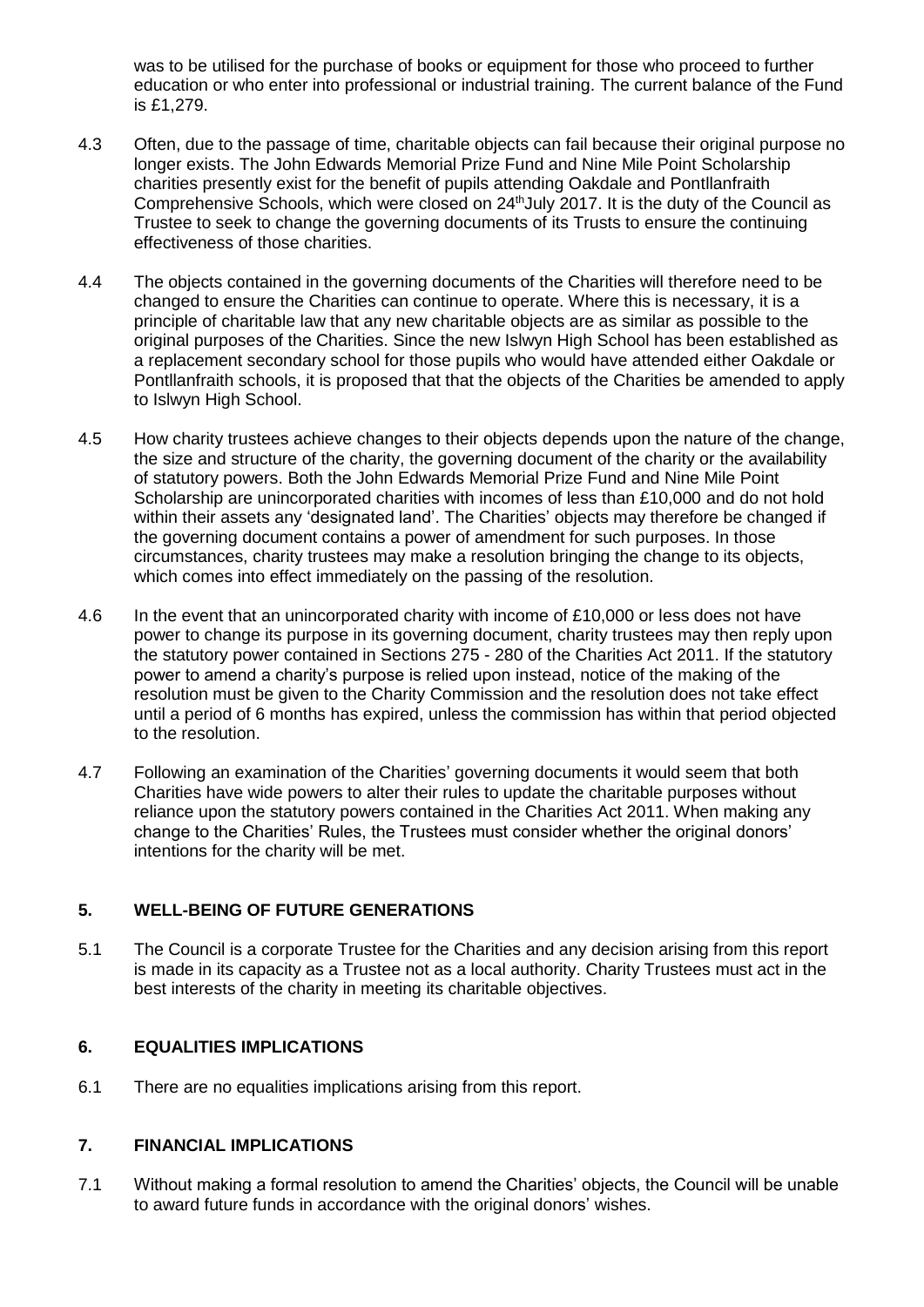#### **8. PERSONNEL IMPLICATIONS**

8.1 There are no personal implications arising out of this report.

## **9. CONSULTATIONS**

9.1 There are no consultation responses that have not been reflected in this report.

## **10. RECOMMENDATIONS**

- 10.1 To resolve that the rules of the John Edwards Memorial Prize Fund be amended as follows:
	- 10.1.1 That the Prize Fund continues to be administered by the Council's Cabinet sitting as corporate trustee.
	- 10.1.2 That the income of this charity be utilised in the award of a prize to a pupil or pupils of Islwyn High School that reside in the catchment area of the former Oakdale Comprehensive School who have shown good academic progress and worthy of merit.
	- 10.1.3 The award of a prize or prizes shall be made by the Chief Education Officer upon the recommendation of the Headteacher.
- 10.2 To resolve that the rules of the Nine Mile Point Lodge Scholarship be amended as follows:
	- 10.2.1 That the Scholarship continues to be administered by the Council's Cabinet sitting as corporate trustee.
	- 10.2.2 The income of the Scholarship Fund be utilised annually for the purchase of books or equipment for the pupils of Islwyn High School who reside in the villages of Ynysddu and Cwmfelinfach.
	- 10.2.3 The award of the scholarship or scholarships will be made in September each year by the Chief Education Officer upon the recommendation of the Headteacher.

## **11. REASONS FOR THE RECOMMENDATIONS**

11.1 To ensure that the Charities continue to operate effectively and are applied to the new Islwyn High School.

## **12. STATUTORY POWER**

- 12.1 Powers to amend the Charities objects are contained in the Trust Documents without recourse to the statutory powers contained in the Charities Act 2011. This power is exercised via the Council's Cabinet sitting as a corporate trustee.
- Author: Stephen Harris, Interim Head of Business Improvement Services Tel: 01443 863022 E-mail: [harrisr@caerphilly.gov.uk](mailto:harrisr@caerphilly.gov.uk)
- Consultees: Cllr Philippa Marsden, Cabinet Member for Education and Achievement Richard Edmunds, Corporate Director for Education and Corporate Services Keri Cole, Chief Education Officer Nicole Scammell, Head of Corporate Finance and S151 Officer Robert Tranter, Head of Legal Services and Monitoring Officer